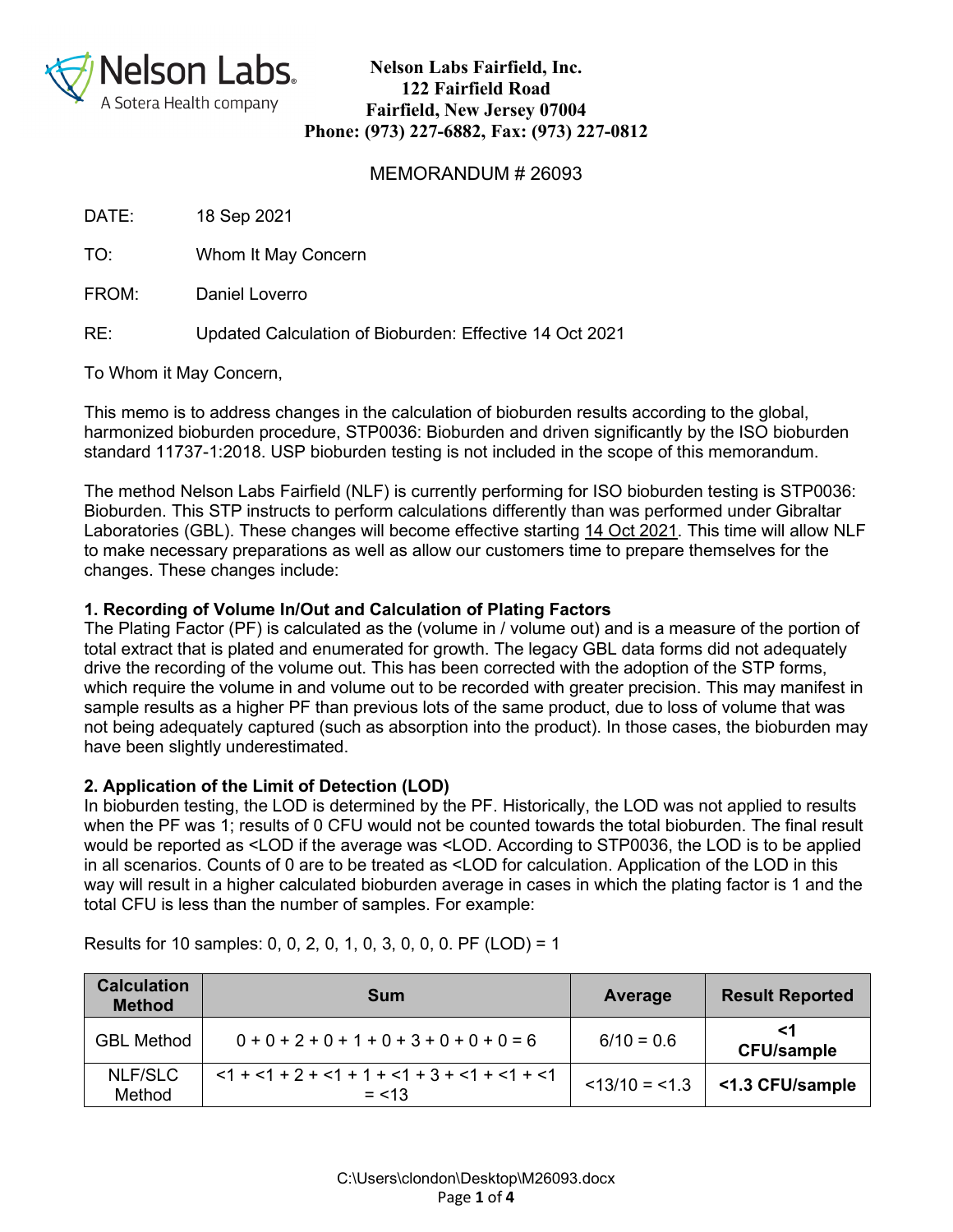

# **3. Use of Efficiency Factor Versus Percent Recovery**

Once the raw average bioburden is calculated, the efficiency factor (EF) is applied, if applicable. Historically, GBL calculated the average EF as 100/(Percent Recovery) for application to future studies and expressed it on final reports as an integer rounded to one decimal place. NLF has adopted a validated spreadsheet for calculation of bioburden results, and the spreadsheet requires input to be the Percent Recovery. As changes are implemented and processes improved, this will reflect on final reports as a change from EF to Percent Recovery where applicable. Due to rounding, these changes may result in minor (if not negligible) differences between sets of identical raw results calculated under different guiding procedures.

### **4. Replacement of "Adjusted Average Bioburden" with "Bioburden Estimate"**

NLF will begin expressing the Adjusted Average Bioburden as the Bioburden Estimate. The calculation is identical, except for omission of "<" in the final result. This omission is largely because the absolute value of the result is used to calculate appropriate dosing and Nelson wants the reported estimate to reflect that. Using a hypothetical set of data in which the Percent Recovery is 85.0% (EF = 1.2):

| <b>Calculation</b><br><b>Method</b> | Average         | <b>Adjusted Average</b>                      | <b>Bioburden Estimate</b>                              |
|-------------------------------------|-----------------|----------------------------------------------|--------------------------------------------------------|
| <b>GBL Method</b>                   | <1.3 CFU/sample | $<$ 1.3 $*$ 1.2 = < 1.6<br><b>CFU/sample</b> | N/A                                                    |
| NLF/SLC<br>Method                   | <1.3 CFU/sample | N/A                                          | $<$ 1.3 $*$ (100/85) = <b>1.5</b><br><b>CFU/sample</b> |

As noted in section 3: due to rounding, these changes may result in minor (if not negligible) differences between sets of identical raw results calculated under different guiding procedures.

# **5. Application of LOD to Repetitive Recovery Results**

When performing repetitive recovery studies, NLF will apply the LOD to all washes other than the first wash. Washes in which 0 growth is recovered will be treated as LOD when performing the Percent Recovery calculation. NLF will retain all previously obtained data and EFs, but it may be recommended that studies significantly impacted by this (typically studies that have low natural bioburden) be assessed for alternative test methods, i.e. inoculated product recovery efficiency. As an example for a study in which the LOD is 1:

Results:  $W1 = 12$ ;  $W2 = 4$ ;  $W3 = 0$ ;  $W4 = 0$ 

| <b>Calculation</b><br><b>Method</b> | <b>Method</b>                                                                              | <b>Calculation</b> | <b>Percent Recovery</b> |
|-------------------------------------|--------------------------------------------------------------------------------------------|--------------------|-------------------------|
| <b>GBL Method</b>                   | W1 result / sum of all washes $*$ 100 =<br>$12/(12+4+0+0)*100$                             | $(12/16)$ * 100    | 75.0%                   |
| <b>NLF/SLC</b><br>Method            | W1 result / sum of all washes (including LOD<br>values) $*$ 100 =<br>$12/(12+4+<1+<1)*100$ | $(12/18)$ * 100    | 66.7%                   |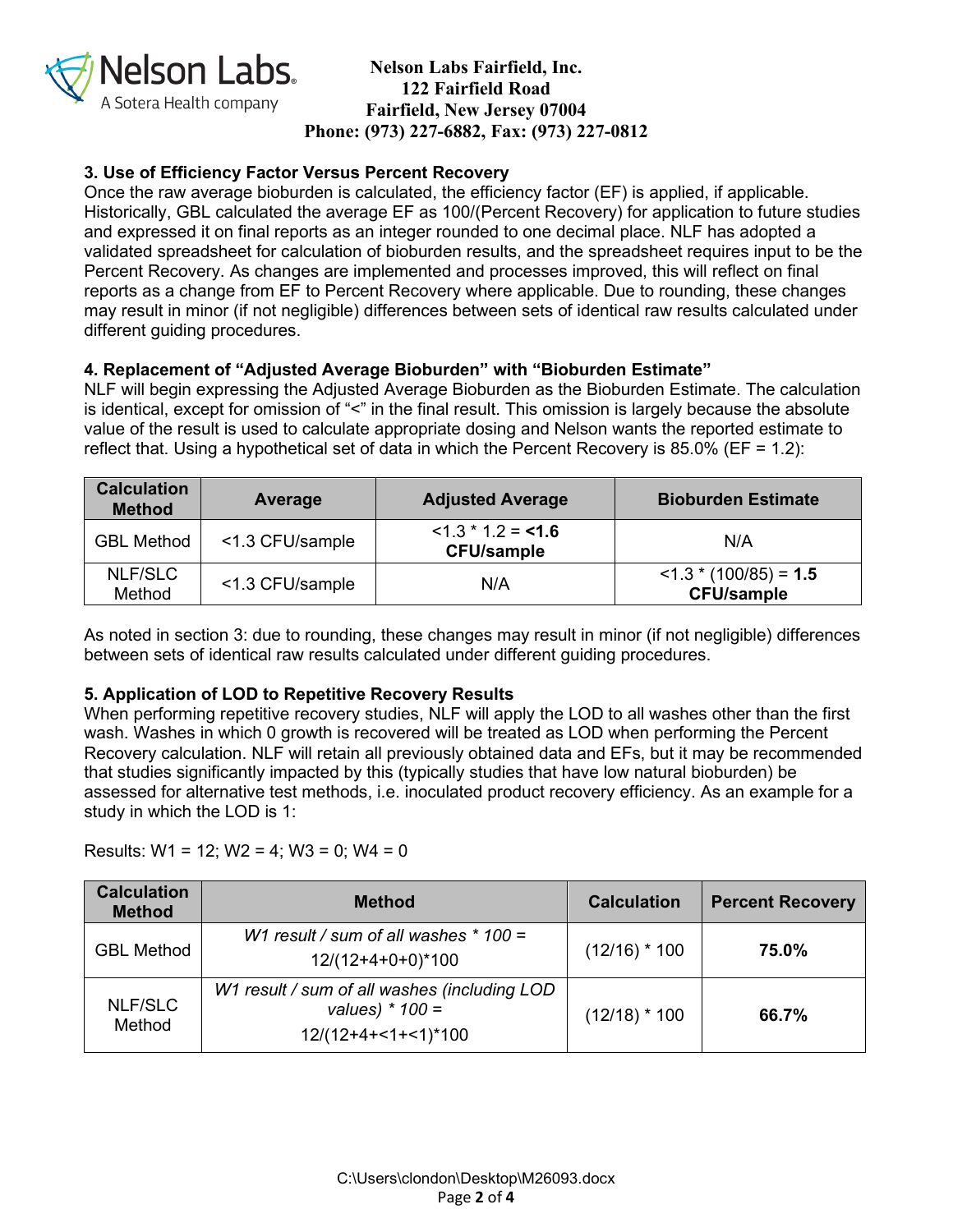

The above is an example of a low bioburden repetitive recovery result. A higher bioburden repetitive recovery result would be less impacted due to the LOD being insignificant when the first number and/or total bioburden is sufficiently higher (e.g., ~100 CFU or greater).

### Results:  $W1 = 120$ ;  $W2 = 18$ ;  $W3 = 5$ ;  $W4 = 0$

| <b>Calculation</b><br><b>Method</b> | <b>Method</b>           | <b>Calculation</b> | <b>Percent</b><br><b>Recovery</b> |
|-------------------------------------|-------------------------|--------------------|-----------------------------------|
| <b>GBL</b><br>Method                | 120/(120+18+5+0)*100    | $(120/143) * 100$  | 83.9%                             |
| NLF/SLC<br>Method                   | $120/(120+18+5+<1)*100$ | $(120/144)$ * 100  | 83.3%                             |

# **6. Cumulative LOD When Performing Re-incubation**

For calculation of the Bioburden Estimate, NLF will treat the LOD as cumulative when performing reincubation studies. A re-incubation study is when test articles are incubated at one incubation parameter (such as 30-35°C) and after incubation and enumeration, transferred to a second incubation parameter (such as 20-25°C) for an additional incubation and enumeration. This type of incubation scheme represents the majority of studies at NLF. The harmonized procedure and validated spreadsheet treat the LOD as cumulative. This means that for calculation of the Bioburden Estimate, the results of the first incubation will be added to the results of the second incubation. When calculating under the GBL SOP, the total counts would be added and averaged for reporting.

As an example, where the LOD (PF) is 1 and the validated Percent Recovery is 85.0%:

| <b>Incubation</b><br><b>Temperature</b> | <b>Sum of Results For 10</b><br><b>Samples at Noted</b><br><b>Temperature</b> | Average                               | <b>Bioburden</b><br><b>Estimate</b> |  |
|-----------------------------------------|-------------------------------------------------------------------------------|---------------------------------------|-------------------------------------|--|
| $30-35^{\circ}$ C                       | <b>14 CFU</b>                                                                 | 1.4 CFU/sample * (100/85)<br>$= 16$   |                                     |  |
| Re-incubated<br>$20-25^{\circ}$ C       | <b>10 CFU</b>                                                                 | <1 CFU/sample * (100/85)<br>$= < 1.2$ | $1.6 + 1.2 = 2.8$                   |  |

According to the GBL procedure, Adjusted Average Bioburden would have been reported as (14/10) \* 1.2 = 1.7. In cases where no growth is observed, this change will manifest as an ostensible increase in product bioburden. To correct for this change when comparing results calculated under different guiding procedures, attention should be paid to the total counts obtained and the incubation scheme to determine if an increase in the Bioburden Estimate is to be attributed to a mathematical difference or to an increase of microbial populations.

# **7. Adoption of Customer Specification Sheets (CSS)**

NLF has identified an area of improvement potential in the process used to reference validated methods for routine work. NLF has adopted the CSS process to capture validated methods and assure adherence for future work. The implementation of these documents has already begun at NLF, and customers will be contacted regarding validation records and CSS introduction as needed.